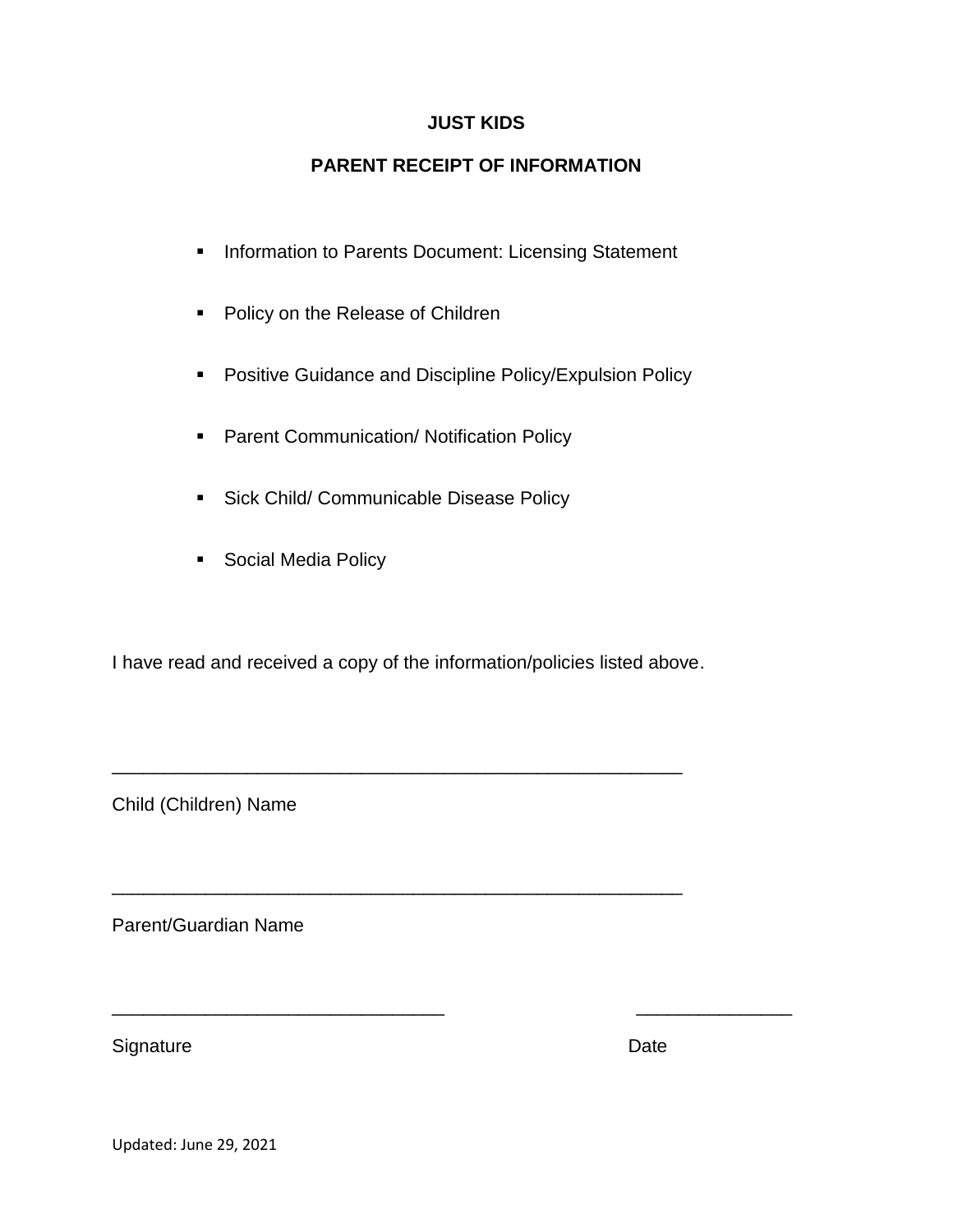#### **Department of Children and Families Office of Licensing INFORMATION TO PARENTS**

Under provision of the Manual of Requirements for Child Care Centers(N.J.A.C. 10:122), every licensed child care center in New Jersey must provide to parents of enrolled children written information on parent visitation rights, State licensing requirements, child abuse /neglect reporting requirements and other child care matters. The center must comply with the requirement by reproducing and distributing to parents this written statement, prepared by the Office of Licensing, Child Care and Youth Residential Licensing, in the Department of Children and Families. In keeping with this requirement, the center must secure every parent's signature attesting to his/her receipt of the information.

Our center is required by the State Child Care Center Licensing law to be licensed by the Office of Licensing (OOL), Child Care and Youth Residential Licensing, in a prominent location at our center. Look for it when you're in the center.

To be licensed, our center must comply with the Manual of Requirements for Child Care Centers (the official licensing regulations). The regulations cover such areas as: physical environment/life safety; staff qualifications, supervision, and staff/child ratios; program activities and equipment; health, food and nutrition; rest and sleep requirements; parent/community participation; administrative and record keeping requirements; and others.

Our center must have on premises a copy of the Manual of Requirements for Child Care Center and make it available to interested parents for review. If you would like to review our copy, just ask any staff member. Parents may view a copy of the Manual of Requirements on the DCF website a[t www.state.nj.us/dcf/providers/licensing/laws/index.html](http://www.state.nj.us/dcf/providers/licensing/laws/index.html) or obtain a copy by sending a check or money order for \$5 made payable to the "Treasurer, State of New Jersey", and mailing it to: NJDCF, Office of Licensing, Publication Fees, PO Box 657,Trenton,NJ 08646-0657.

We encourage parents to discuss with us any questions or concerns about the policies and program of the center or the meaning, application or alleged violations of the Manual of Requirements for Child Care Centers. We will be happy to arrange a convenient opportunity for you to review and discuss these matters with us. If you suspect our center may be in violation of licensing requirements, you are entitled to report them to the Office of Licensing toll free at 1(877)667-9845. Of course, we would appreciate your bringing these concerns to our attention too.

Our center must have a policy concerning the release of children to parents or people authorized by parents to be responsible for the child. Please discuss with us your plans for your child's departure from the center.

Our center must have a policy about administering medicine and health care procedures and the management of communicable diseases. Please talk to us about these policies so we can work together to keep our children healthy.

Our center must have a policy concerning the expulsion of children from enrollment at the center. Please review this policy so we can work together to keep your child in our center.

Parents are entitled to review the center's copy of the OOL's Inspection/Violation Reports on the center, which are issued after every State licensing inspection of our center. If there is a licensing complaint investigation, you are entitled to review the OOL's Complaint Investigation Summary Report, as well as any letters of enforcement or other actions taken against the center during the current licensing period. Let us know if you wish to review them and we will make them available for your review.

Our center must cooperate with all DCF inspections/investigations. DCF staff may interview both staff members and children.

Our center must post its written statement of philosophy on child discipline in a prominent location and make a copy of it available to parents upon request. We encourage you to review it and discuss with us any questions you may have about it.

Our center must post a listing or diagram of those rooms and areas approved by the OOL for the children's use. Please talk to us if you have any questions about the center's space.

Our center must offer parents of enrolled children ample opportunity to assist the center in complying with licensing requirements; and to participate in and observe the activities of the center. Parents wishing to participate in the activities or operations of the center should discuss their interest with the center director, who can advise them of what opportunities are available.

Parents of enrolled children may visit our center at any time without having to secure prior approval from the director or any staff member. Please feel free to do so when you can. We welcome visits from our parents.

Our center must inform parents in advance of every field trip, outing, or special event away from the center, and must obtain prior written consent from parents before taking a child on each such trip.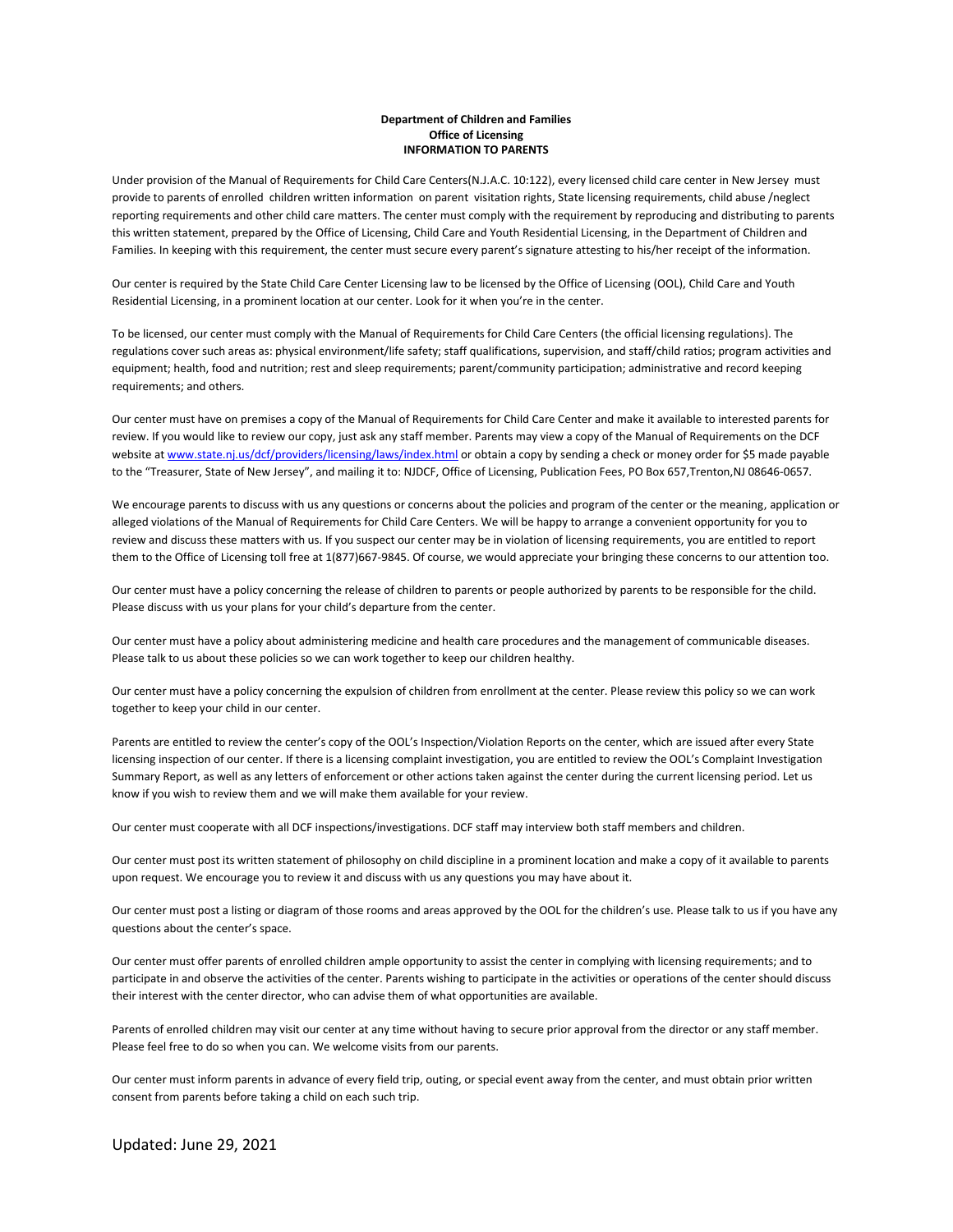Our center is required to provide reasonable accommodations for the children and /or parents with disabilities and to comply with the New Jersey Law Against Discrimination (LAD), PL. 1945, c 169(N.J.S.A. 10:5-1 et seq). Anyone who believes the center is not in compliance with these laws may contact the Division on Civil Rights in the New Jersey Department of Law and Public Safety for information about filing an LAD claim at (609)292-4605 (TTY users may dial 711 to reach the New Jersey Relay Operator and ask for (609)292-7701), or may contact the United Department of Justice for information about filing an ADA claim at (800)514-0301 (voice) or (800)514-0383 (TTY).

Our center is require at least annually, to review the Consumer Product Safety Commission (CPSC),unsafe children's products list, ensure that items on the list are not at the center, and make the list accessible to staff and parents and/or provide parents with the CPSC website at [www.cpsc.gov/cpsc.gov/cpscpub/prerel/prerel.html.](http://www.cpsc.gov/cpsc.gov/cpscpub/prerel/prerel.html) Internet access may be available at your local library. For more information call the CPSC at (800)638-2772.

Anyone who has reasonable cause to believe that an enrolled child has been or is being subjected to any form of hitting, corporal punishment, abusive language, ridicule, harsh, humiliating or frightening treatment, or any other kind of child abuse, neglect or exploitation by any adult, whether working at the center or not, is required by State law to report the concern immediately to the State Central Registry Hotline, toll free at (877) NJ ABUSE/ (877)652-2873. Such reports may be made anonymously. Parents may secure information about child abuse and neglect by contacting: DCF, Office of Communications and Legislation at (609)292-0422 or go t[o www.state.nj.us/dcf/](http://www.state.nj.us/dcf/) and select Publications.

#### Dear Parent:

In keeping with New Jersey's child care licensing requirements, we are obligated to provide you, as the parent of a child enrolled at our center, with the attached informational statement.

The statement highlights, among other things:

Your right to visit and observe our center at any time without having to secure prior permission.

The center's obligation to be licensed and comply with licensing standards and the obligation of all citizens to report suspected child abuse/neglect/exploitation to NJ Department of Children and families (NJDCF).

Please read this statement carefully and if you have any questions, feel free to contact me at (856)768-8190.

Sincerely,

part 1. Bois

Janet L. Boris Director of Just Kids

\*\*\*\*\*\*\*\*\*\*\*\*\*\*\*\*\*\*\*\*\*\*\*\*\*\*\*\*\*\*\*\*\*\*\*\*\*\*\*\*\*\*\*\*\*\*\*\*\*\*\*\*\*\*\*\*\*\*\*\*\*\*\*\*\*\*\*\*\*\*\*\*\*\*\*\*\*\*\*\*\*\*\*\*\*

#### **Please complete and return this portion to the center**

| <b>Please Print</b>                                                                                                                                  |                          |  |
|------------------------------------------------------------------------------------------------------------------------------------------------------|--------------------------|--|
|                                                                                                                                                      |                          |  |
|                                                                                                                                                      |                          |  |
|                                                                                                                                                      |                          |  |
| I have read and received a copy of the Information to Parents statement prepared by<br>the Office of Licensing, Department of Children and Families. |                          |  |
|                                                                                                                                                      | Date: __________________ |  |
| Updated: June 29, 2021                                                                                                                               |                          |  |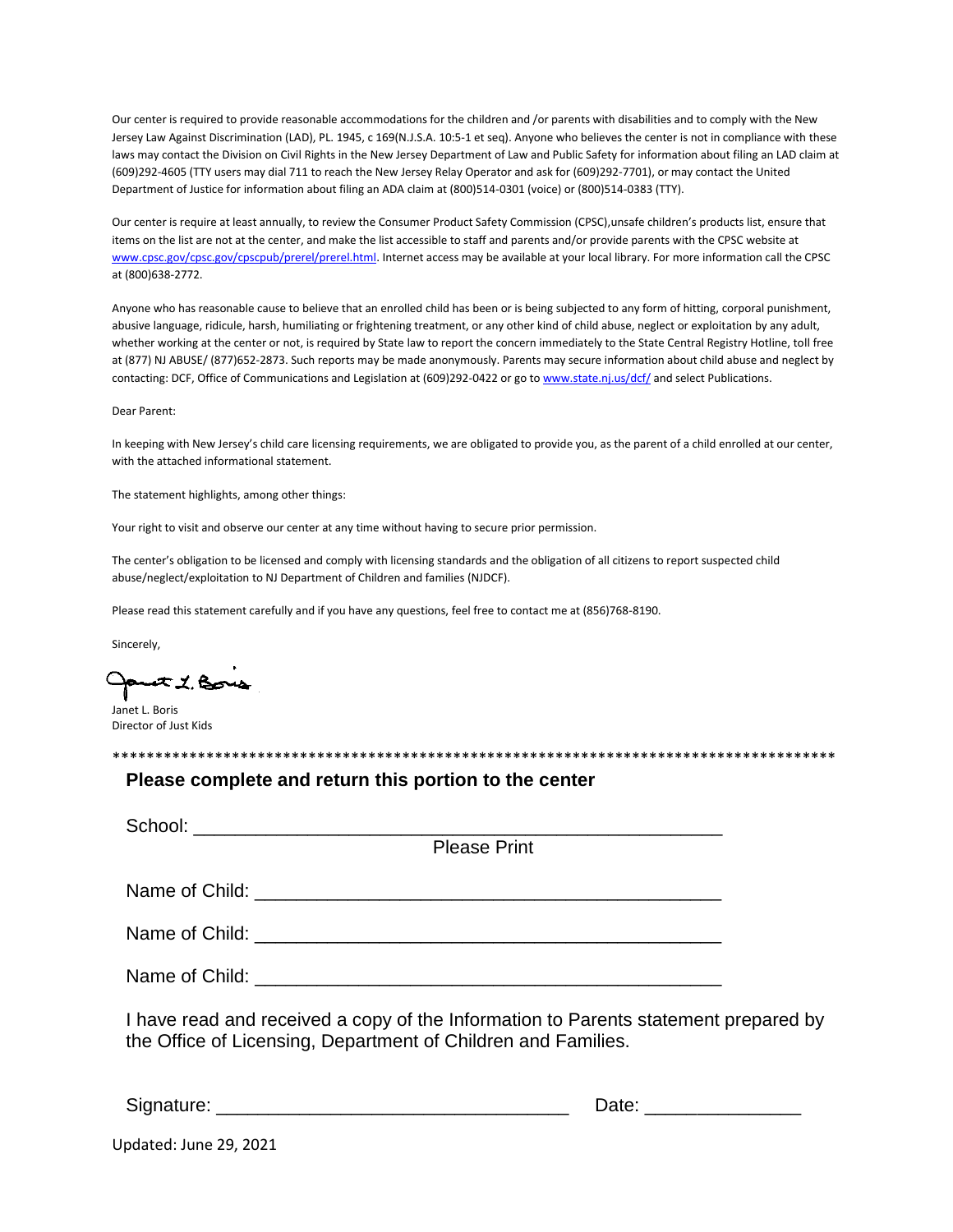# **ARCHWAY PROGRAMS JUST KIDS**

# **RELEASE OF CHILDREN POLICY**

- *a.* All persons picking up a child must enter the program site and provide proof of their identity; the care provider will then check the client's Child Development Form to determine whether the person is permitted to pick up the child. *The child can only be released to a person designated as parent 1 or parent 2 or be named as an authorized person to pick up on the Child Development Form., which was completed at the time of registration by the parent. A parent may call Just Kids to add an authorized person for pick up if there is an emergency.*
- *b. If a particular non-custodial parent has been denied access, or granted limited access, to the child by court order, the parent must provide this documentation. Just Kids will then comply with the order and maintain a copy in the program and in the office. If the non-custodial parent is not listed as parent 2 or as an authorized pick up person, Just Kids is unable to release the child to the parent.*
- c. If an authorized person, including a parent or guardian who comes to pick up a child, appears to be impaired in such a way that would threaten the health or safety of the child Just Kids staff will contact another person designated on the Child Development Form to pick up the child, and will not release the child to the individual who is impaired.
- d. If a parent or guardian is unable to pick up a child from the program, he or she must notify the program by 4:45 p.m. on that day of the alternative arrangements for pick-up. If an emergency occurs after 5:00 p.m., it may be necessary for the parent or guardian to make arrangements with a person on their emergency list.
- e. If a parent or guardian, or other authorized person, has not arrived by 6:00 p.m., Just Kids staff will call the parent and then the emergency contacts designated on the Child Development Form, in order to find an authorized person to pick up. The child will remain under the supervision of the Just Kids providers at all time.
	- $\bullet$  If the child has not been picked up by 7:00 p.m., Just Kids will call the 24 hour State Central Registry Hotline at 1-877-NJ ABUSE (1-877-652-2873) to seek assistance in caring for the child.
- f. No child will be released from the program unsupervised except upon written instruction from the parent and approval by the Director.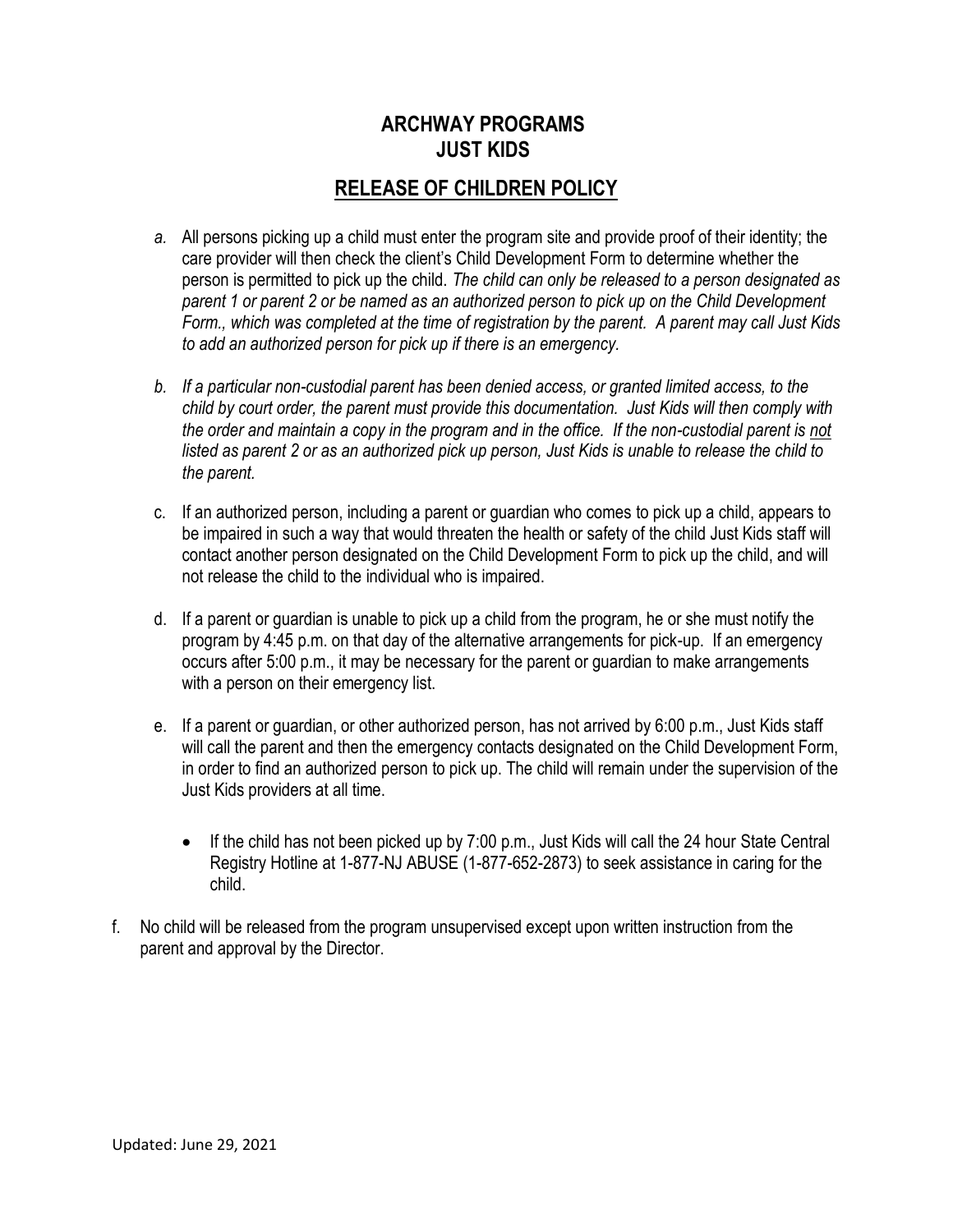#### **ARCHWAY PROGRAMS JUST KIDS DISCIPLINE POLICY**

JUST KIDS promotes positive behavior in children through: setting consistent and realistic limits; structuring the environment to meet needs of children; structuring the schedule and activities to meet the developmental and special needs of children; encouraging and reinforcing cooperation and other pro-social behaviors; and teaching and modeling positive communication and interaction between staff and children. However, as in the schools, Just Kids has *a zero tolerance policy regarding physical aggression*. Just Kids encourages the children to participate in establishing the discipline rules for their group. These rules are posted so that all children will be aware of their limits.

Behavioral issues are first dealt with pro-actively within the program. Behaviors that are developmentally appropriate for the child or children are dealt in a teaching manner rather than in a disciplinary manner. Ex. a six years old not staying in his/her seat without verbal redirection. Children will not be disciplined for failing to eat or sleep (if applicable to the child) or for soiling themselves.

When a child has difficulty participating within the rules of the program, the parent or guardian will be notified as outlined below. Staff will use a variety of interventions from the least intrusive and restrictive first to suspension from program, if warranted. These may include interventions such as using "think about it time", re-directing the child to another activity, pointing out logical or logical consequences to the child's behavior. Staff will utilize the parents as resources to help problem solve what interventions work best for a particular issue or problem. Just Kids makes the final decision regarding all disciplinary action based upon the individual case using the framework below:

**Verbal communication** is warranted with a parent for the following:

- Behavior against the rules of the program which has been exhibited multiple days and staff interventions may have worked to change the behavior at the moment, however, the behavior is on-going.
- This could take place in the form of a private short discussion at pick up time or a parent conference.

**Written communication** is warranted with a parent for the following using the Conduct Form:

- Behavior against the rules of the program that has been on -going and staff interventions have been generally ineffective. This includes on -going disrespect, disruptiveness, inappropriate language and defiant behavior.
- Behavior which puts the child or other children in jeopardy such as running off school grounds or out of the program room without permission, hitting another child, destruction of property, and self-injurious behaviors.

A parent conference will be held for infractions that warrant a written communication in order to problem solve the issue at this time.

A parent may be called to immediately pick up a child from the program if his/her behavior is not manageable within the program.

**Suspension** must be approved by the District Manager and is warranted for any of the following:

- The same or similar severe behaviors which have been written up a minimum of three times for the child.
- Child using inappropriate language or name calling directed at another which is seen as offensive to others.
- Behavior that puts the child or other children at imminent risk including: seriously verbally or physically threatening behavior, intimidating, physical fighting, hitting, biting, spitting upon or otherwise harming another.
- Physically assaulting a staff person.
- Child bringing an item that could be used as a weapon to program. (In this case the weapon is confiscated and the parent immediately called to pick up the child.)

A parent may be called to immediately pick up a child from the program if his/her behavior is not manageable within the program. *There is no refund of tuition for days missed due to suspension.*

Typically, there is a day between the parent notification of a suspension and the suspension date in order to assist the parent if finding alternate care. The suspension is for the next day if the child is seriously threatening another child or assaulted a provider. The length of the suspension will be determined on an individual basis. A parent conference may be required to take place in order for the child to return to the program.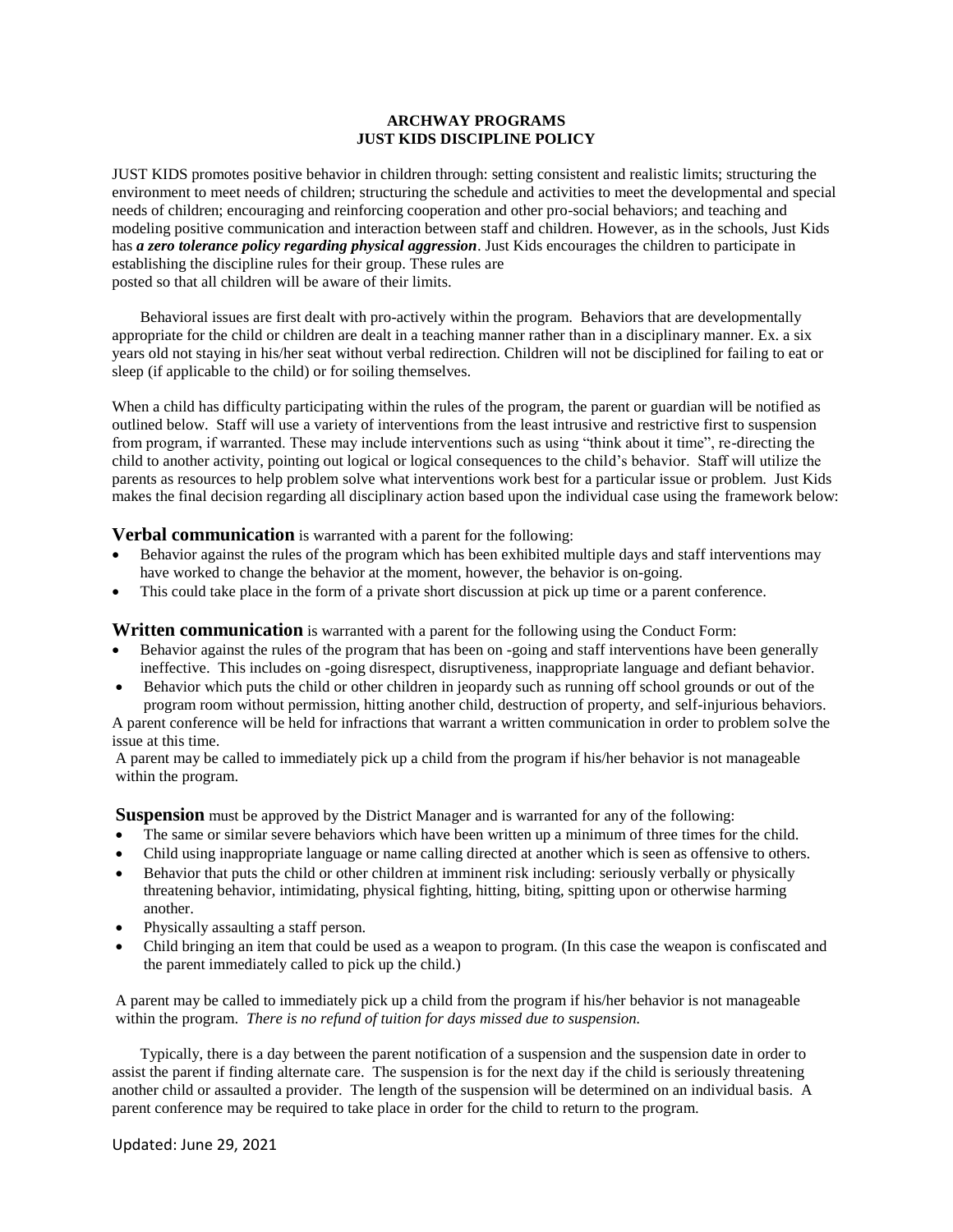**Expulsion Policy**: Just Kids reserves the right to terminate care for a child.

#### **Reasons for Termination of Care:**

- On-going behavior that a child has been suspended for previously.
- Behavior that places the child, other children or program at risk.
- Failure to pay monthly tuition or fees due to Just Kids.
- Parents' failure to follow Just Kid procedures outlined in Parent Handbook.
- Parents' acting in an abusive or harassing manner toward providers, staff or other participants in the program. This includes verbal abuse to staff in front of enrolled children.

**Parent Conference**: A parent conference to communicate and develop interventions or action plan takes place prior to the decision to terminate unless termination is due to an act or threat of violence, failure to pay, and or parent's abusive/ harassing behavior.

**Decision Making for Termination**: Each recommendation is reviewed by the District Manager and Just Kids administration. A decision is made on a case by case basis with the health and safety of the children and staff as the first priority.

**Notice of termination**: Sufficient notice is given of 5 days to the parent prior to termination both verbally and in writing. The length of the notice depends upon the risk level to the children and staff at the time. Immediate termination without prior notice will be enacted if the child or parent is placing other children, themselves or the program at an immediately risk. This includes an act or threat of violence or parental actions causing the expulsion.

*Please note that any threat or act of violence will not be tolerated and can result in immediate termination. School officials must be notified of the incident. Acts or threats of violence will require parents to come immediately to remove the child. If the act or threat is judged to place the children and staff in immediate danger 911 will be called. A child removed from Just Kids may not return to the program pending an investigation. Just Kids must uphold all school policies regarding threats or acts of violence.*

A child will not be terminated if a child's parent:

- Makes a complaint to the Office of Licensing regarding Just Kids alleged violations of a licensing requirement.
- Reported abuse or neglect occurring at the center.
- Questioned the center regarding policies and procedures.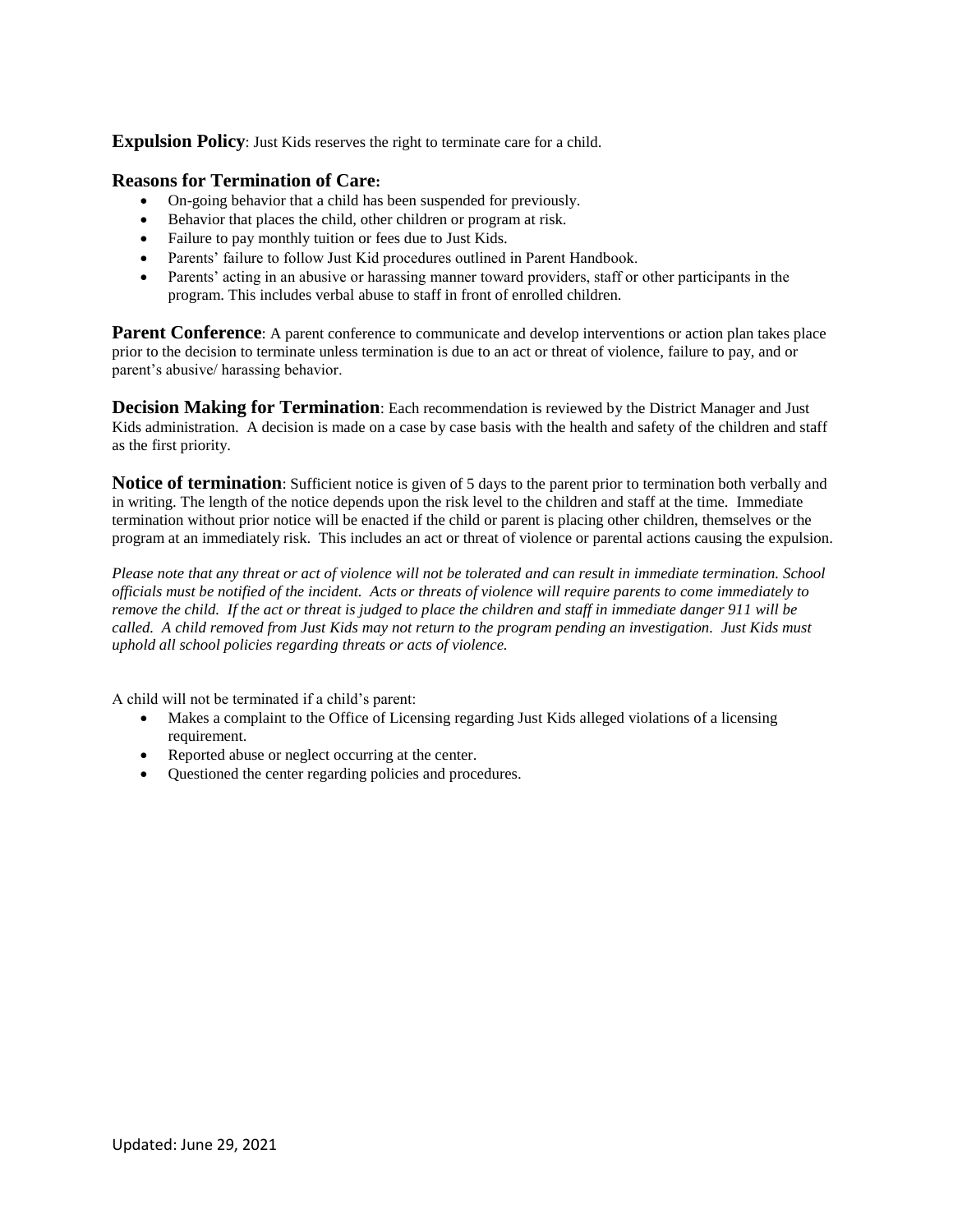#### **Archway Programs Just Kids Parent Communication/ Notification Policy**

#### **Policy:**

Just Kids uses face to face, phone calling, texting, individual/group emails to communicate all aspects of child care and operations needs to parents.

Parents and childcare providers communicate daily regarding all aspects of the program and child specific information informally at the time of drop off and pick up. The point person at each program for parent communication is the program Supervisor.

All communication related to the safety or wellbeing of a child is conducted either in person or talking directly with a parent over the phone. This includes communication of any behavioral incidents or injuries in the program.

Texting a parent is limited to responding to a parent text – that is not related to the safety or wellbeing of a child. (Such examples are to let a parent know that a text regarding who was going to pick up or a child absence was received.)

Parents are notified through a posted sign or flyer of any program events or needs. An example is to notify a parent of a Parent Participation activity coming up.

Individual or group emails are used to communicate business information to parents regarding tuition, deadlines, policies, or billing/collection needs.

Phone calls or emails are used to communicate individual specific information to parents regarding registration information, needed information, billing/collections, medication or other clarifications between the Just Kids Office and the parent.

The Just Kids website at [www.justkidsprograms.org](http://www.justkidsprograms.org/) is used to communicate information regarding Just Kids operations and individual programs. Included on the website are our Parent Handbook/ FAQ for parent reference at any time. This information is updated on an on-going basis.

Just Kids also provides the Parent Handbook and the required documents listed below as part of our registration process. The receipt of these documents is either signed for electronically through our on-line registration process or by hand as part of the paper registration.

- o Information to Parents Document
- o Policy on the Release of Children
- o Positive Guidance and Discipline Policy/Expulsion Policy
- o Parent Communication/Notification Policy
- o Sick Child/Communicable Disease Policy
- o Social Media Policy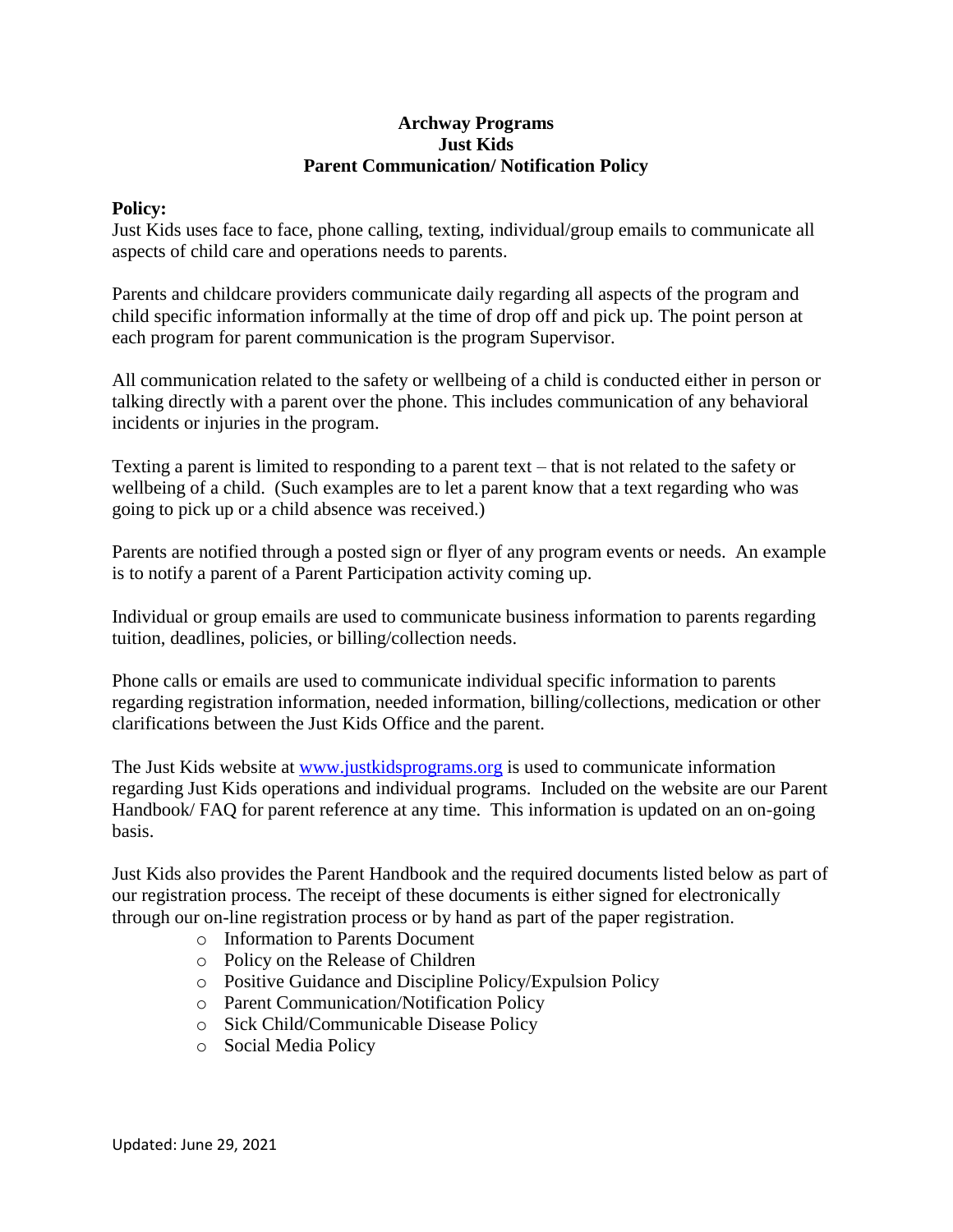# **Archway Programs Just Kids Program Sick Child/Communicable Disease Policy**

The health and safety of children attending Just Kids is of primary concern to our staff. Just Kids must abide by all state regulations summarized below.

#### **Please Note:**

- *Medication:* Medication administration will only be made for children with special needs if failure to take the medication would jeopardize the child's health or prevent the child from attending childcare. Ex: inhalers and Epi-Pens. If your child fits into this category, there are additional procedures to be completed prior to enrollment. These procedures and forms can be obtained by calling Just Kids or on our website. *Please note: We do not have access to medications given to the school nurse.*
- No child who has displayed illness during the school day or at the time of program opening will be admitted to the program.

### **Just Kids health practices include:**

- Exclusion of children and staff with infectious diseases until the contagion is no longer present.
- Frequent hand washing by staff and children.
- Appropriate handling of foods.

If a child exhibits any of the following symptoms, the child **cannot attend** the center. If such symptoms occur at the center, the child will be removed from the group, made comfortable and parents will be called to take the child home.

- Severe pain of discomfort
- Acute diarrhea
- Episodes of acute vomiting
- Lethargy
- Severe coughing
- Yellow eyes or jaundiced skin
- Red eyes with discharge
- Infected, untreated skin patches
- Difficult or rapid breathing
- Skin rashes in conjunction with fever or behavior changes
- Mouth sores with drooling
- **•** Stiff neck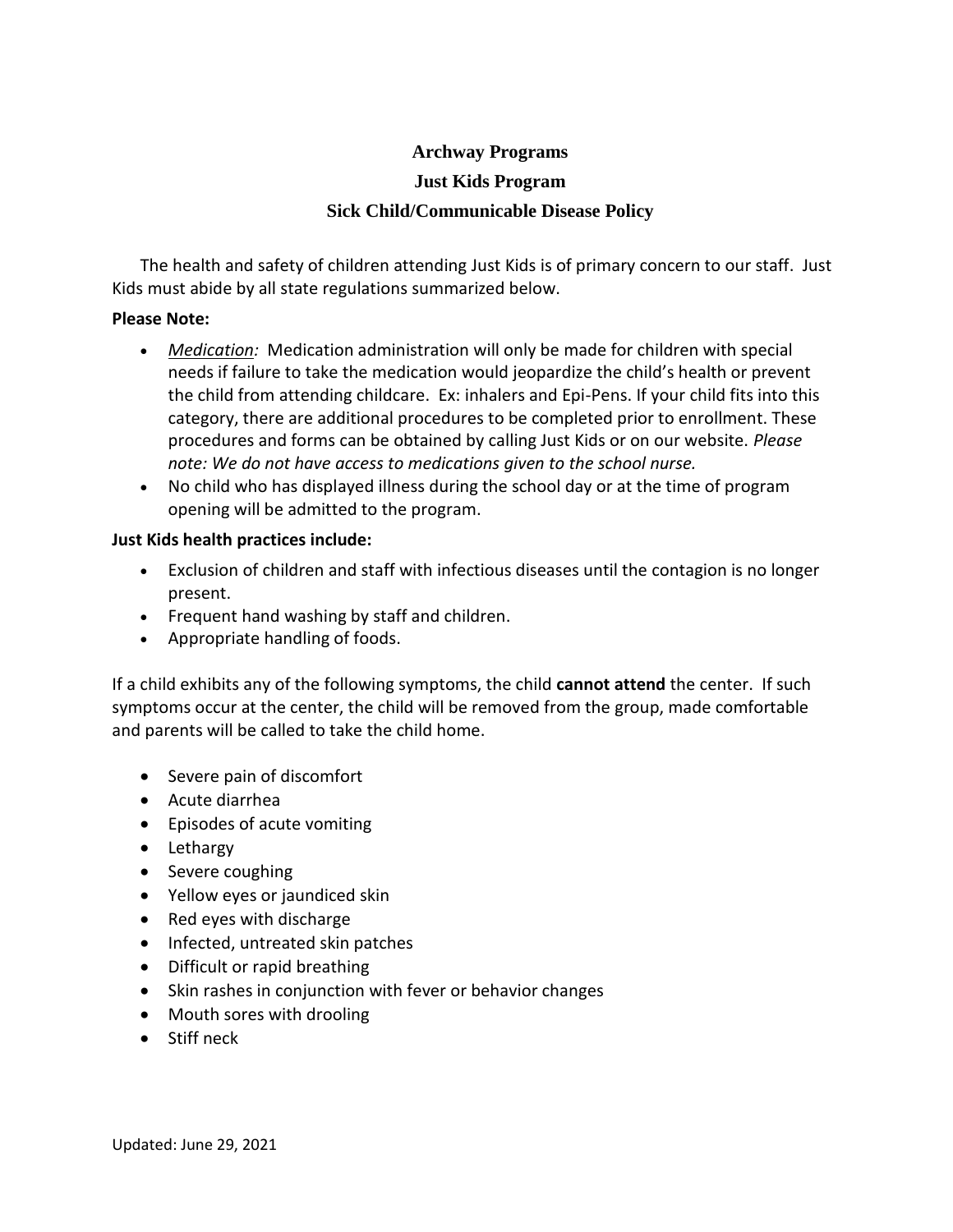Once the child is symptom-free, or has a health care provider's note stating that the child no longer poses a serious health risk to himself/herself or others, the child may return to the center unless contraindicated by local health department or Department of Health.

### **EXCLUDABLE COMMUNICABLE DISEASES**

A child or staff member who contracts an excludable communicable disease may not return to the center without a health care provider's note stating that the child presents no risk to himself/herself or others. Just Kids reserves the right to require a physician's note to have a child return in other cases of health risks as well.

Note: If a child has chicken pox, a note from the parent stating that all sores have dried and crusted is required.

If a child is exposed to any excludable disease at the center, parents will be notified in writing.

### **COMMUNICABLE DISEASE REPORTING GUIDELINES**

Some excludable communicable diseases must be reported to the health department by the center. The Department of Health's Reporting Requirements for Communicable Diseases and Work Related Conditions Quick Reference Guide, a complete list of reportable excludable communicable disease, can be found at:

[http://www.nj.gov/health/cd/documents/reportable\\_disease\\_magnet.pdf.](http://www.nj.gov/health/cd/documents/reportable_disease_magnet.pdf)

# **TABLE OF EXCLUDABLE COMMUNICABLE DISEASES**

| <b>Respiratory</b><br><b>Illnesses</b> | Gastrointestinal<br><b>Illnesses</b> | <b>Contact Illnesses</b> |
|----------------------------------------|--------------------------------------|--------------------------|
| Chicken Pox*                           | Campylobacter*                       | Impetigo                 |
| German Measles*                        | Escherichia coli*                    | Lice                     |
| Hemophilus Influenza*                  | Giardia Lamblia*                     | <b>Scabies</b>           |
| Measles*                               | Hepatitis A*                         | Shingles                 |
| Meningococcus*                         | Salmonella*                          |                          |
| Mumps*                                 | Shigella*                            |                          |
| <b>Strep Throat</b>                    |                                      |                          |
| Tuberculosis*                          |                                      |                          |
| Whooping Cough*                        |                                      |                          |
|                                        |                                      |                          |

\*REPORTABLE DISEASES THAT WILL BE REPORTED TO THE HEALTH DEPARTMENT BY THE CENTER.